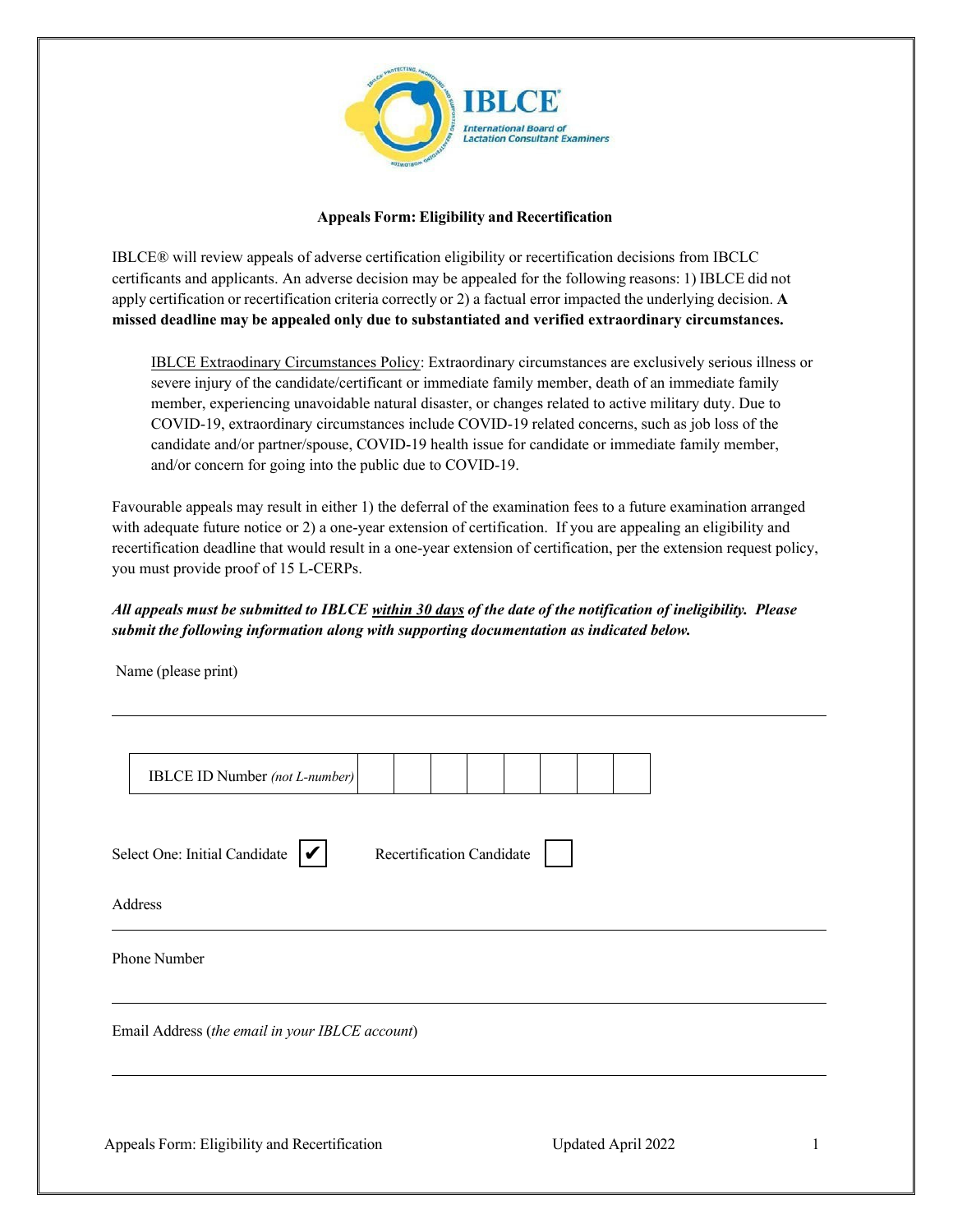## **Required Information and Grounds for Appeal:**

| Please indicate the circumstances regarding your ineligibility that you are appealing and provide the applicable |  |
|------------------------------------------------------------------------------------------------------------------|--|
| policy (please list the policy name).                                                                            |  |

| What notification of Ineligibility did you receive?                                                                                                                                                                                                                                                                                                                                                                                                                                                                                                  | Date of Notification    |  |  |
|------------------------------------------------------------------------------------------------------------------------------------------------------------------------------------------------------------------------------------------------------------------------------------------------------------------------------------------------------------------------------------------------------------------------------------------------------------------------------------------------------------------------------------------------------|-------------------------|--|--|
| State the deadline that you missed. (i.e. Application period, Recertification, etc)                                                                                                                                                                                                                                                                                                                                                                                                                                                                  | Date of Missed Deadline |  |  |
| You can find policies in the Candidate Information Guide and Recertification Guide on the <b>IBCLC</b><br><b>Information page (check all that apply):</b><br>IBLCE did not apply certification or recertification criteria correctly<br>Specify criteria allegedly misapplied:<br>A factual error impacted the underlying decision<br>Specify the alleged Factual Error:<br>A missed deadline due to an extraordinary circumstance<br>Specify the alleged Extraordinary Circumstance (per IBLCE Extraordinary Circumstances policy stated<br>above): |                         |  |  |

Please provide a factual basis for the appeal, with specificity: